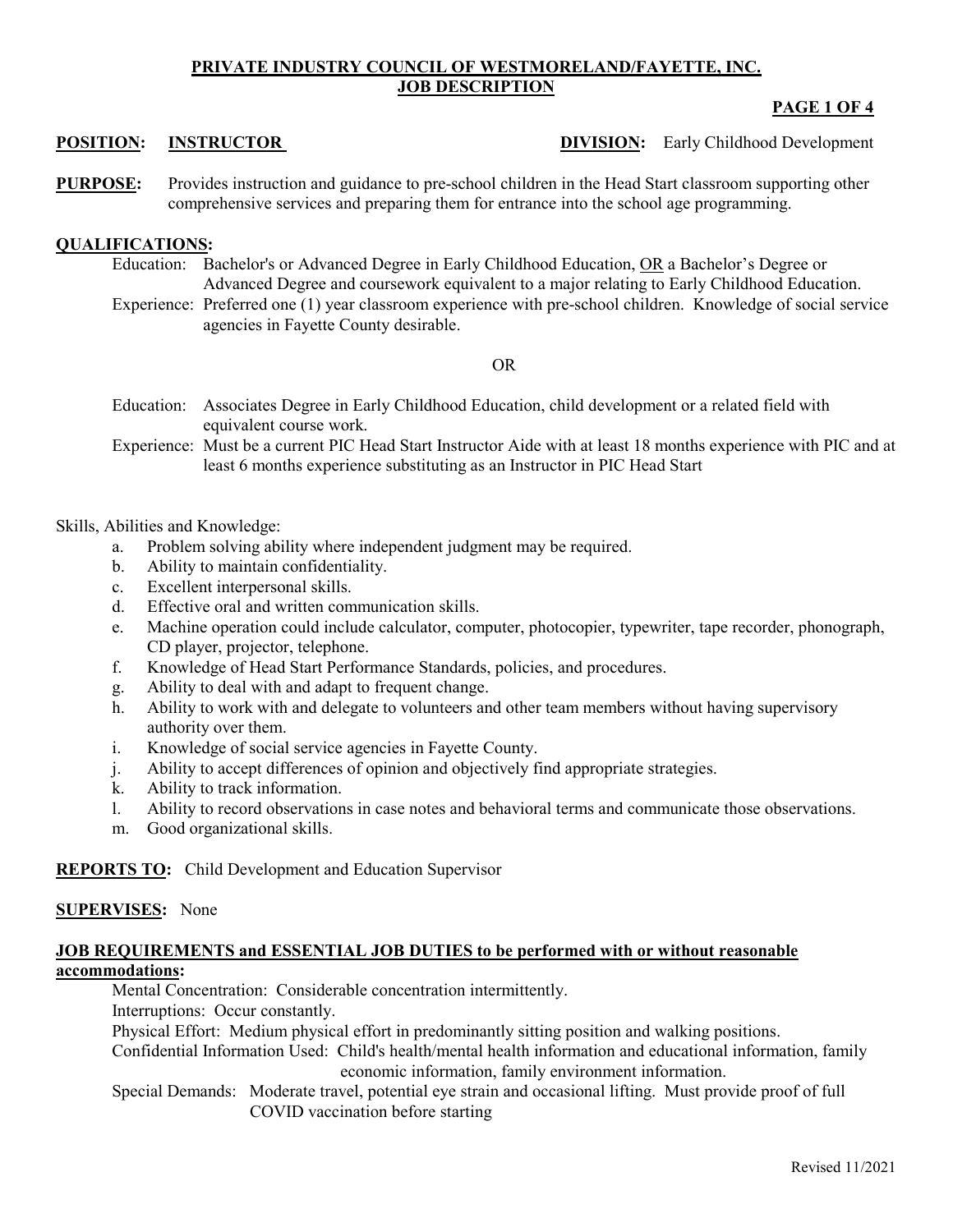Special Requirements: Current Act 33 and Act 34 clearance documentation and FBI/DPW clearance documentation at hire. Valid PA driver's license, verification of car insurance coverage, as well as reliable transportation (validated early minimum). Maintain teaching certification as addressed by Act 48.

Duties may include any or all of the following. This list is intended to be representative.

- 01. Conduct a minimum of two home visit and two conferences with each enrolled family.
	- $\triangleright$  Attend Individualized Education Plan [IEP] conferences including those that are held in homes when necessary.
	- Attend ITM (Interagency Team Meetings) as needed.
- 02. Plan and implement a sound instructional program by:
	- $\triangleright$  Attending IEP meetings and participating in the development of plans.
	- $\triangleright$  Attending IEP's in homes when necessary.
	- $\triangleright$  Teaching all special needs children according to IEP.
	- $\triangleright$  Constructing teaching tools to accomplish goals for parents and children.
	- $\triangleright$  Preparing weekly activities that include all areas of development for individual pre-schoolers.
	- $\triangleright$  Encouraging participation in group activities such as free play, dramatic play, safety in the classroom and on outings, etc.
	- $\triangleright$  Rotating materials in the classroom on a regular basis to coincide with studies and needs of the children.
	- $\triangleright$  Providing health and nutrition awareness activities for children and their families.
	- $\triangleright$  Promoting self-esteem through encouragement and accepting individual differences.
	- $\triangleright$  Writing observations of children's actions for the purpose of assessing development.
	- $\triangleright$  Monitoring and completing progress reports from observations of children's actions and discussing progress reports with parents a minimum of three times per year.
	- $\triangleright$  Researching necessary agencies for potential in-kind and social services.
	- $\triangleright$  Planning and organizing community representatives and outings.
	- $\triangleright$  Making referrals as necessary.
	- $\triangleright$  Providing transition activities that are developmentally appropriate and individualized.
	- Providing activities in all developmental areas that are developmentally appropriate and individualized.
- 03. Assess children in areas of growth on an ongoing basis.
	- > Complete a developmental screen on each enrolled child.
	- $\triangleright$  Complete a social/emotional/self help screens on each enrolled child
	- $\triangleright$  Complete height/weights on each enrolled child.
- 04. Participate in staff meetings discussing program operation methods, child referrals, parent involvement, etc.
	- Informing and updating the improvements/problems with IEP's in preparation for transition.
	- $\triangleright$  Attending meetings with other social service, health or support agency to develop and plan for individual needs.
	- $\triangleright$  Develop individual behavioral plans to support child's needs.
- 05. Use Facilities and Health/Safety checklist as a guide, maintain a safe and healthy environment by:
	- Administering medications in life threatening circumstances when necessary.
		- $\triangleright$  Assisting in hand washing, brushing teeth, toileting.
		- $\triangleright$  Providing scheduled meals during classroom times.
		- $\triangleright$  Conducting fire drills at the site and emergency exit drill from buses.
		- $\triangleright$  Performing health checks of children (free from communicable disease).
		- $\triangleright$  Checking for and promptly reporting any signs of suspected abuse/neglect.
		- $\triangleright$  Modeling appropriate eating habits and mealtime behavior.
		- Cleaning classroom/socialization room/kitchen area and office space as needed.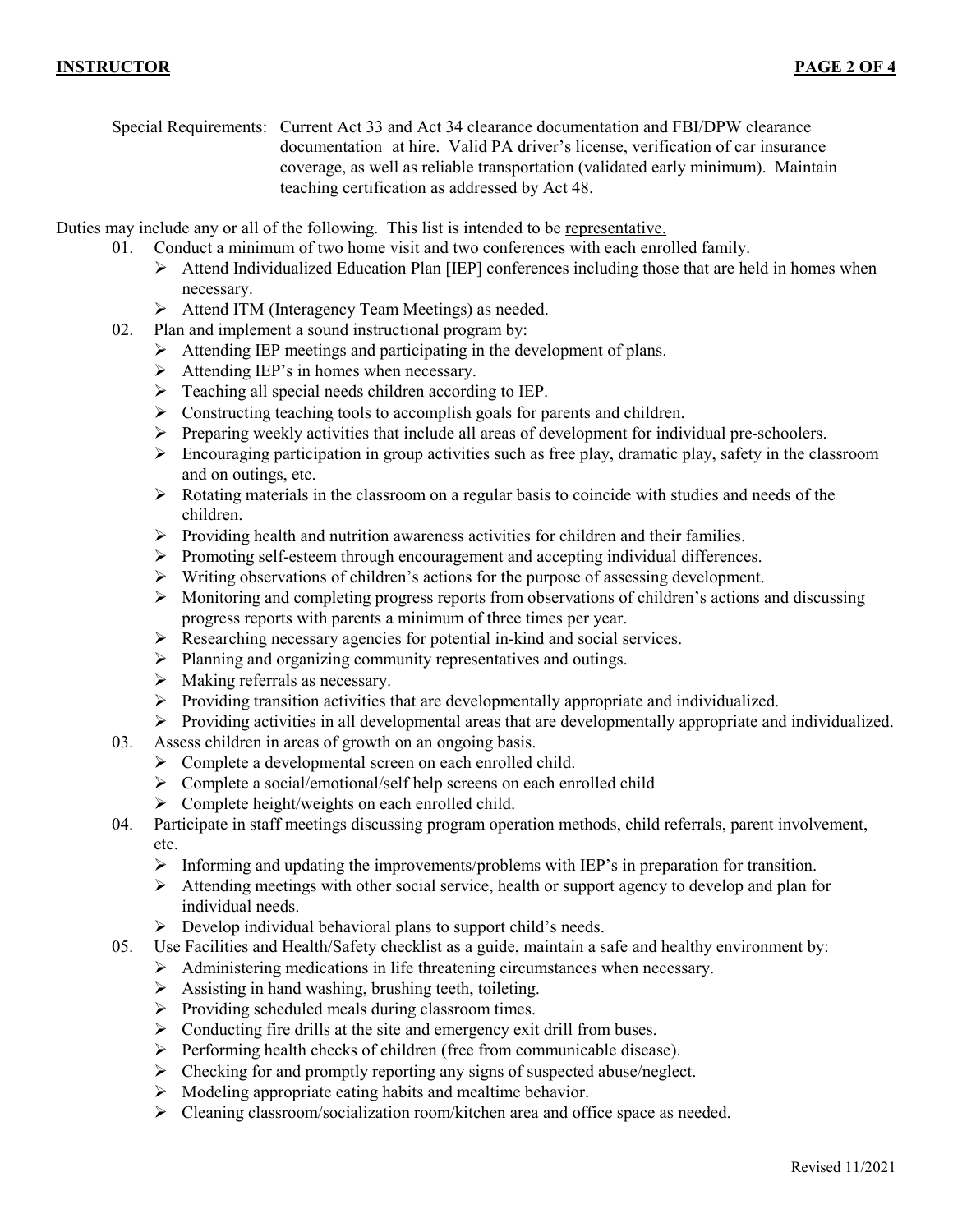- $\triangleright$  Administering First Aid/CPR when necessary.
- $\triangleright$  Preparing for emergency situations by keeping emergency supplies available and acquiring an evacuation site.
- 06. Coordinate, schedule, delegate, and oversee the monitoring of other staff with supervisory authority, parent participants, and community volunteers with Head Start Management team.
- 07. Implement the comprehensive programming with families enrolled in classroom services by:
	- $\triangleright$  Identifying and cultivating family strengths and goals using Family Partnership Plan.
	- $\triangleright$  Working with the family on a scheduled one-to-one basis in their home as need is identified by the Family Partnership Plan, updating the plan monthly.
	- $\triangleright$  Assisting parents in developing and fostering healthy self-concepts which will assist in becoming the primary family educator.
	- $\triangleright$  Assisting parents in developing ways of using household articles as teaching tools.
	- $\triangleright$  Keeping parents informed of parent meeting dates and activities planned by the parent committee and facilitating the parent meeting in their area.
	- $\triangleright$  Acting as a liaison and family advocate between community resources and the Head Start/Early Head Start family.
	- Assisting families in fully utilizing all available community resources.
	- $\triangleright$  Making referrals and linking families with community services (i.e., DPW, Drug and Alcohol, prenatal services, housing, WIC, etc.)
	- $\triangleright$  Following up on family referrals and documenting progress.
	- $\triangleright$  Assisting parents in problem solving by helping them build on their own resources.
	- $\triangleright$  Assisting in building links between families and community agencies.
	- $\triangleright$  Assisting with crisis intervention by helping families in emergency situations (emergency fuel assistance, housing).
	- $\triangleright$  Transporting and accompanying families to appointments (i.e. medical, WIC, DPW) when necessary.
	- $\triangleright$  Conducting parent surveys, assessments and training plans.
	- $\triangleright$  Supporting families in obtaining insurance, establishing medical and dental homes, and promoting and assisting families to maintain their child's preventive medical and dental care.
	- $\triangleright$  Cultivating family strengths using Family Goals Plan.
	- Including all Head Start components one time or more during the month (Education, Parent Involvement, and Social Services).
- 08. Visit Social Service agencies, as needed, to become aware of functions, gather literature, and become familiar with operations.
- 09. Attend training and meetings to seek to attain greater knowledge in Child Development field (i.e. Special conditions, signs/symptoms, etc.).
- 10. Maintain daily/monthly paperwork and records required by program procedures or as requested including:
	- $\triangleright$  Filling out required monthly paperwork (attendance sheets, forms required for telephone and home contacts, in-kind forms, transportation requests, lesson/social plans, requisitions, etc.).
	- $\triangleright$  Maintaining a monthly schedule, updating daily or as necessary as changes occur.
	- $\triangleright$  Gathering statistics for preparing reports when requested.
	- $\triangleright$  Preparing timesheets and travel vouchers.
	- $\triangleright$  Updating the children's individualized plans.
	- Completing Early Intervention, IEP, Health Program Reporting forms and updates IEP's as needed.
- 11. Substitute, when necessary and available.
- 12. Coordinate and perform recruiting tasks.
	- Assisting in completing pre-applications and registrations on families in Fayette County.
	- Assisting with recruitment at special community events.
	- $\triangleright$  Giving input on and distributing recruitment materials to inform parents and the community.
	- > Tracking recruitment efforts and providing input on recruitment opportunities.